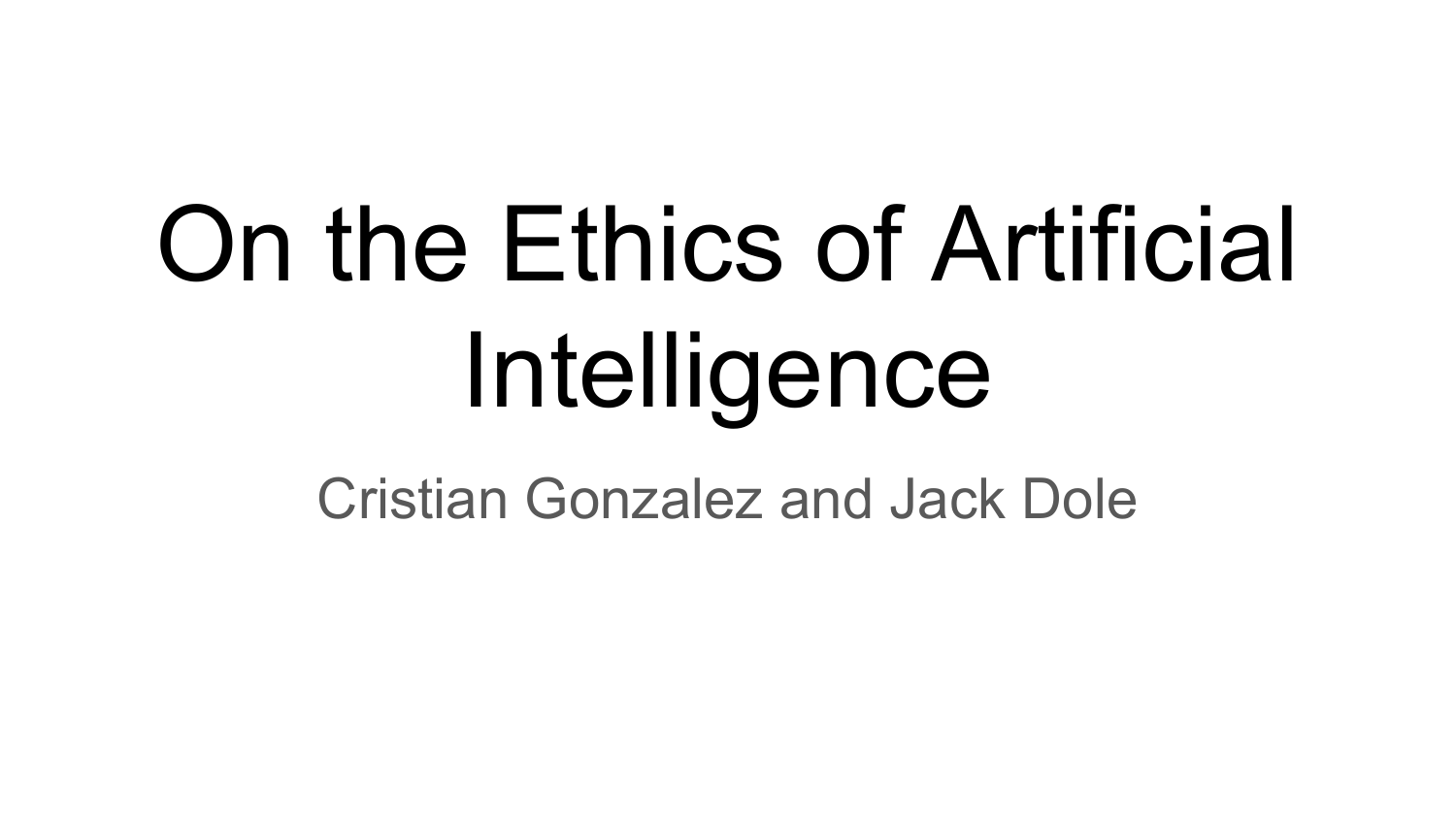## Background Information Regarding AI programs

The way in which artificial intelligence operates is due to the ability of the system to "see patterns and spot anomalies in data sets that are far larger and messier than human beings can cope with."(1) In other words, AI is capable of learning and recognizing key data, to the point where it may ultimately know what to do, even before being asked to act upon it. The algorithms and reasoning of which the AI utilize to complete its job, are unknown and incomprehensible to scientists and computer engineers.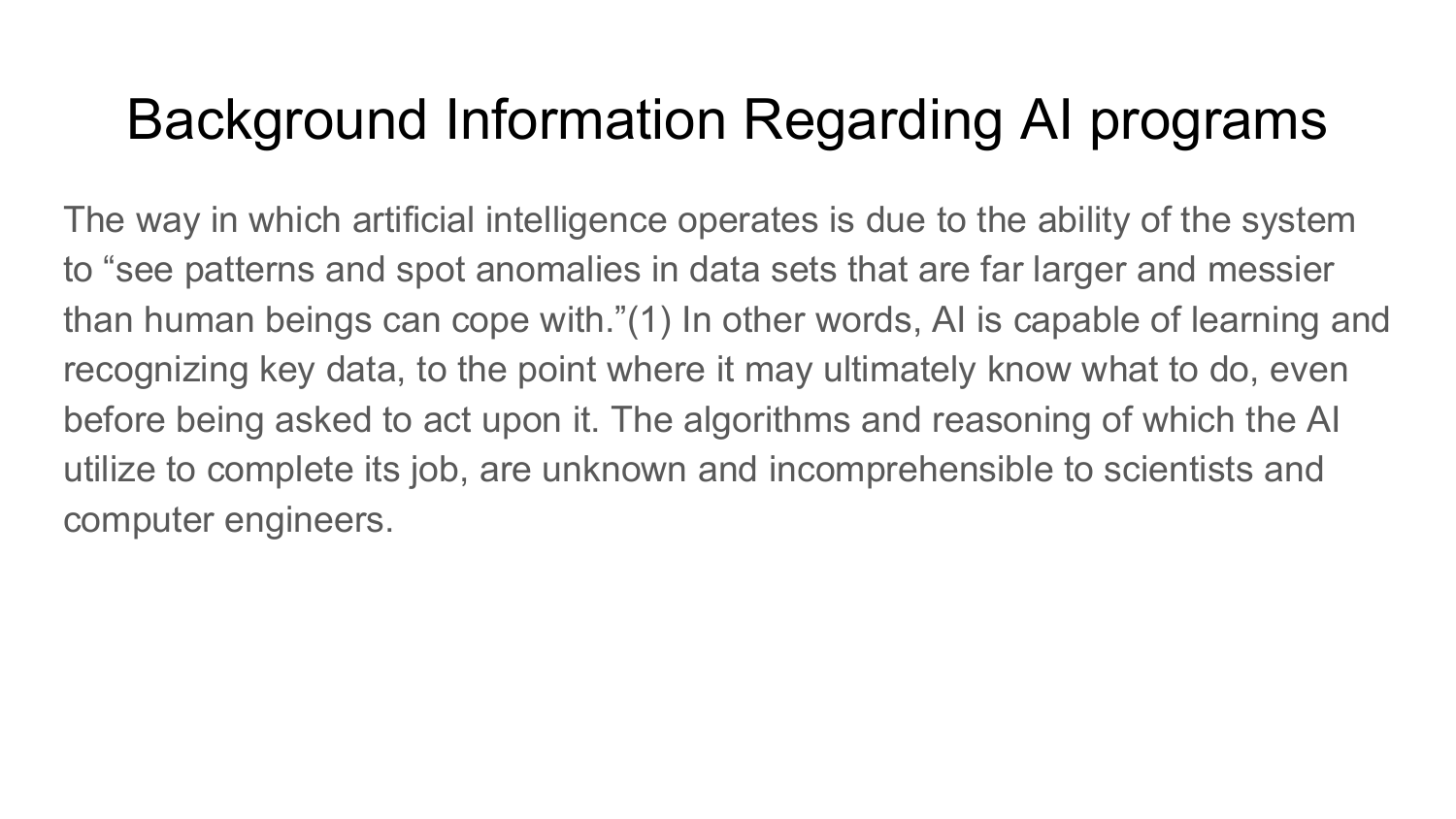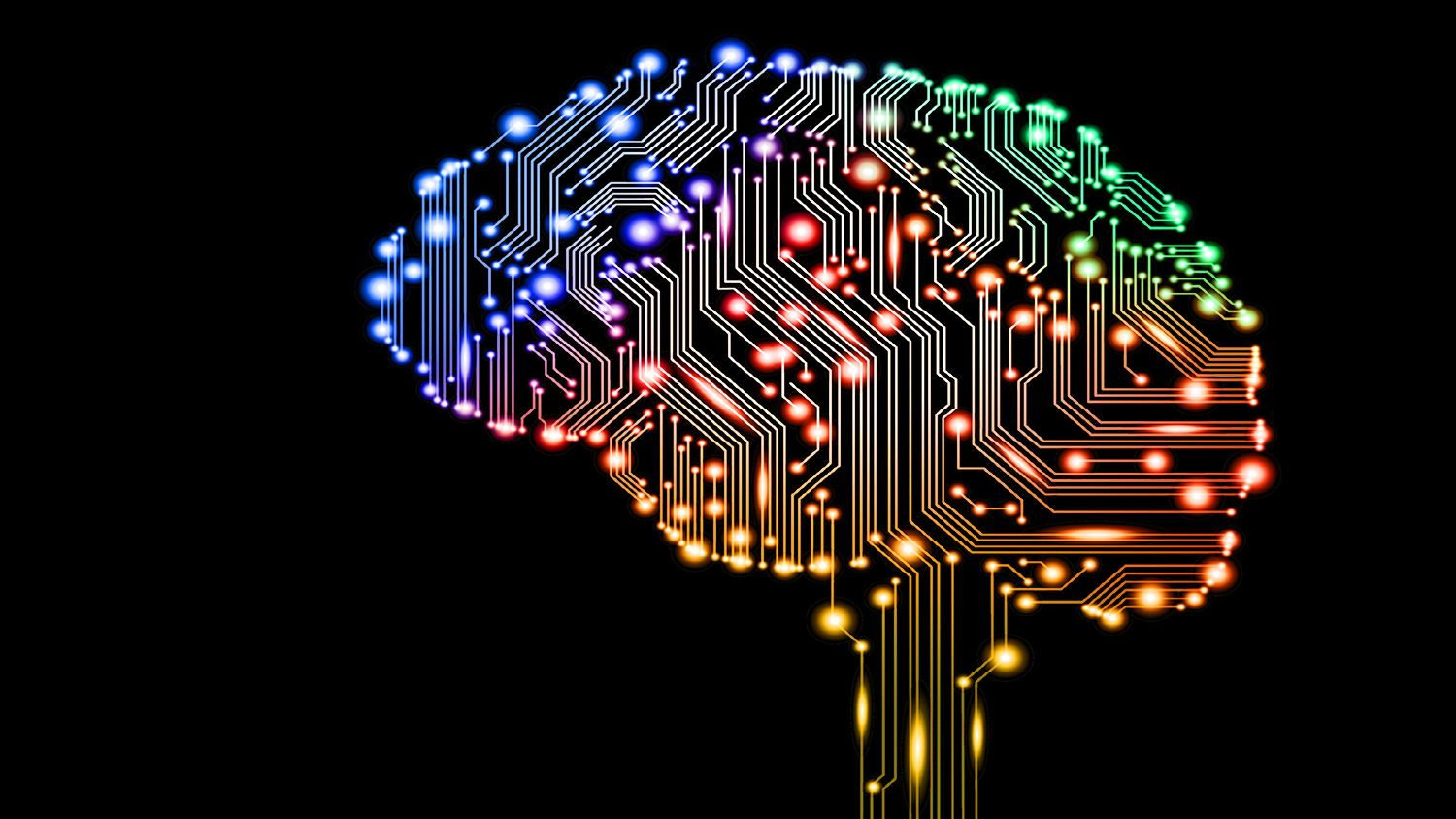#### Pros

- Research
- Labor
- Menial Tasks
- Less variance when manufacturing/creating products (less human error)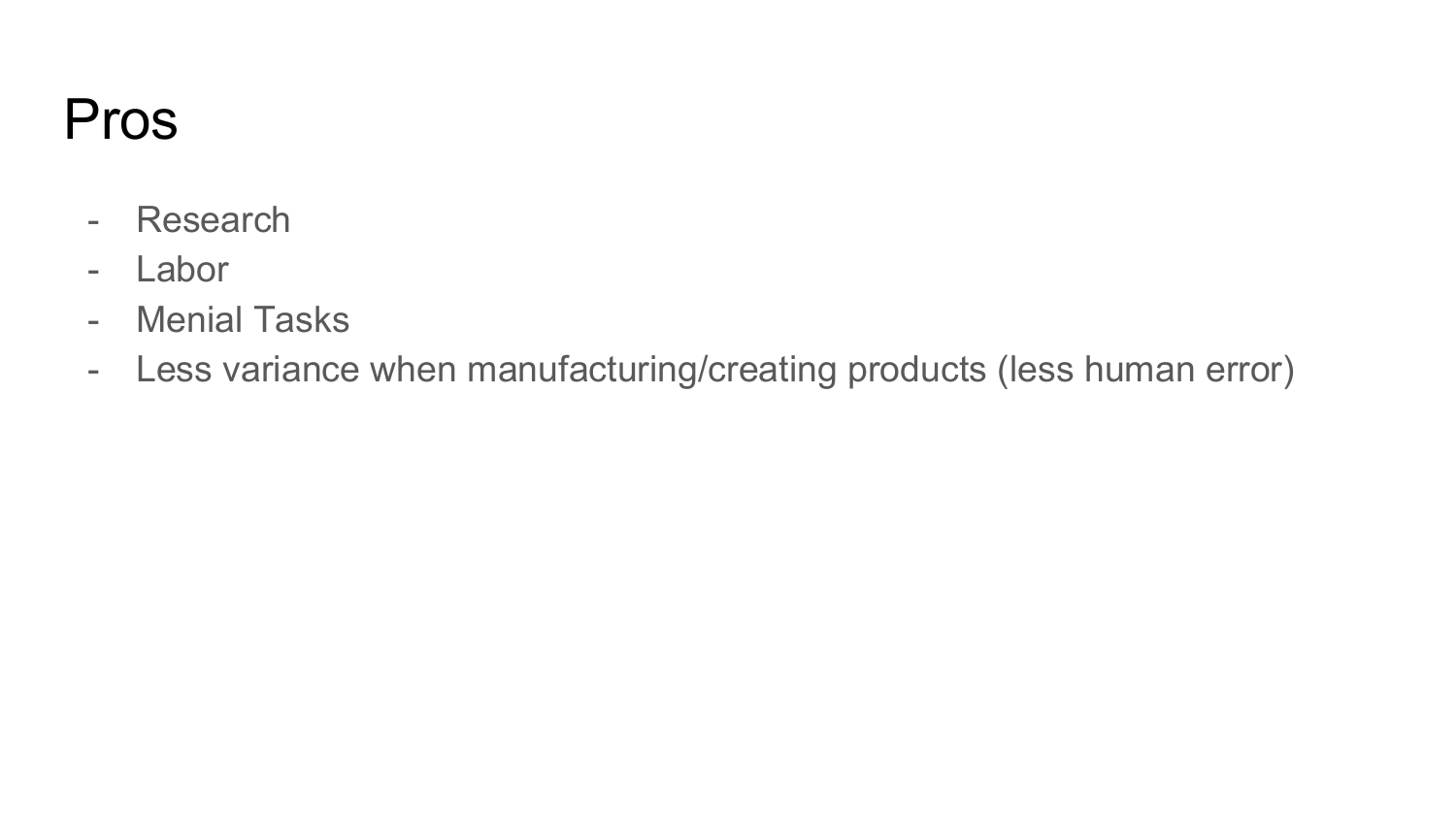### Examples of Pros

- Virtual Assistants (Siri, Alexa [Amazon echo], Google Home)
- Ai will enable those in the tech industry to gain vital statistics faster and more efficiently comprehend code/programming softwares.
- Robotic AI which assists many businesses with unsafe and hazardous positions.
- Drastic change in rate/quality of production while using AI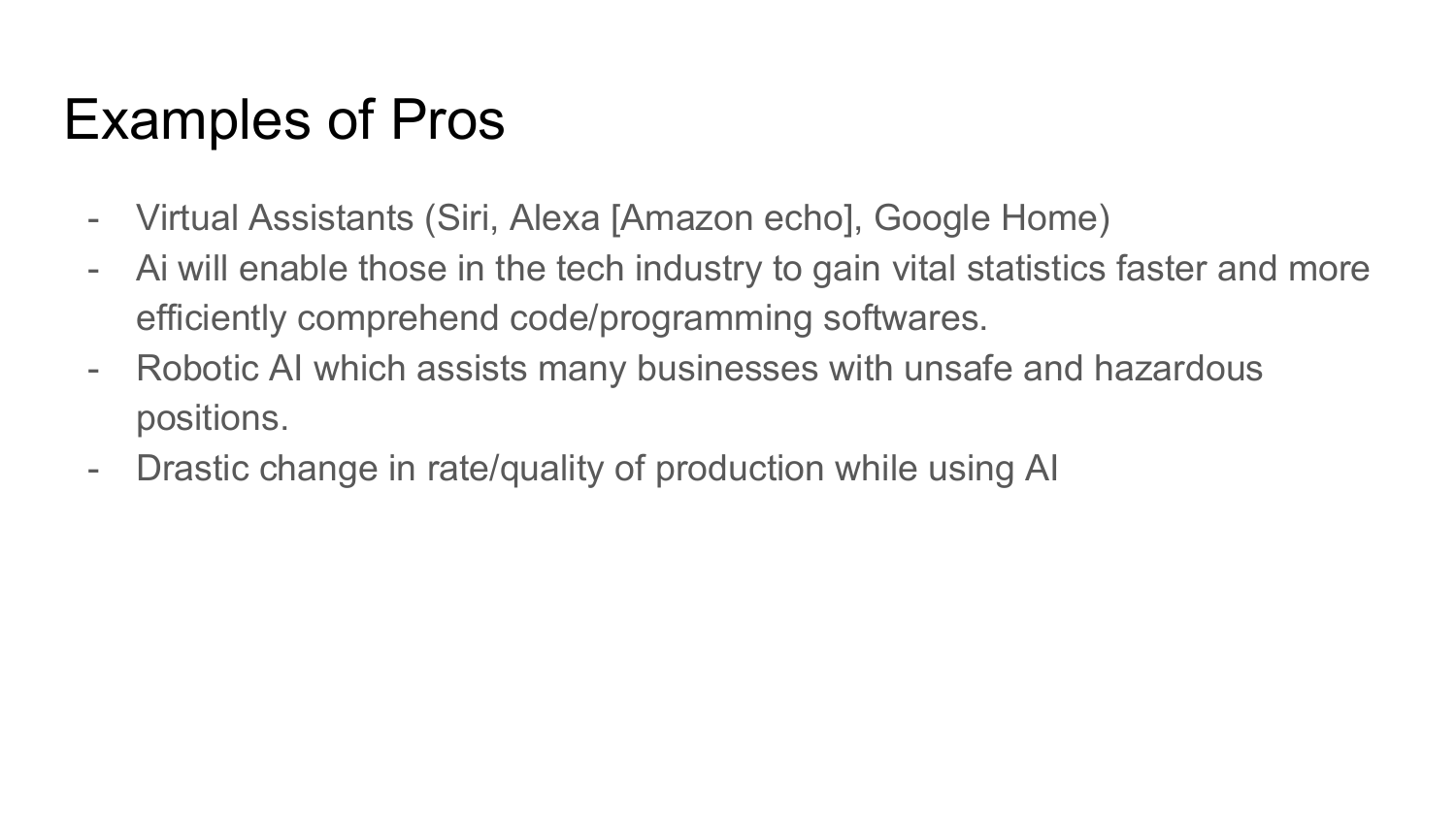

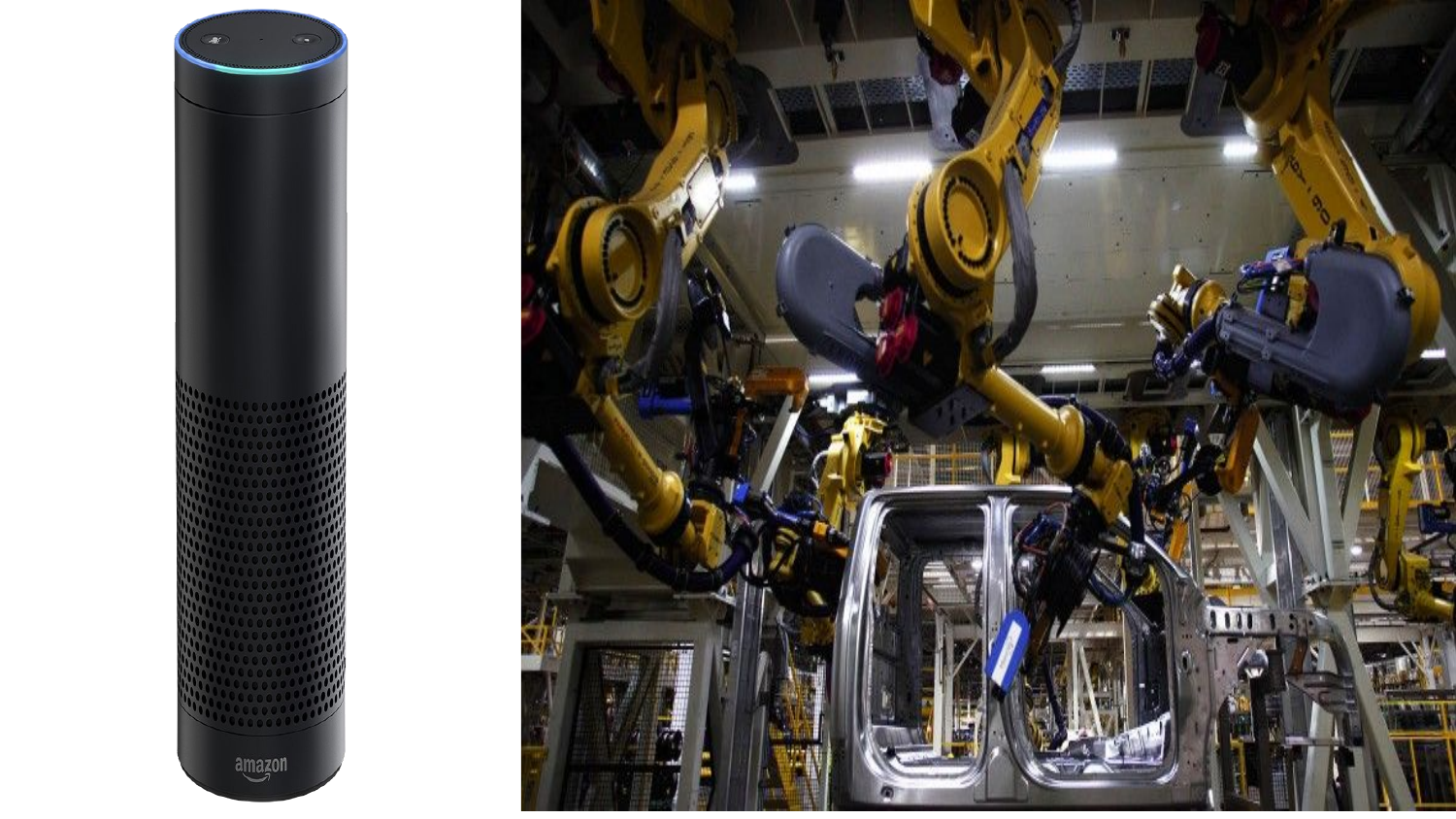### Cons

- Learning too fast
- Ethical components
- Warfare
- Reduction of human manual/low skill labor
- Research limitations
- No human instinct/intervention (human reaction times)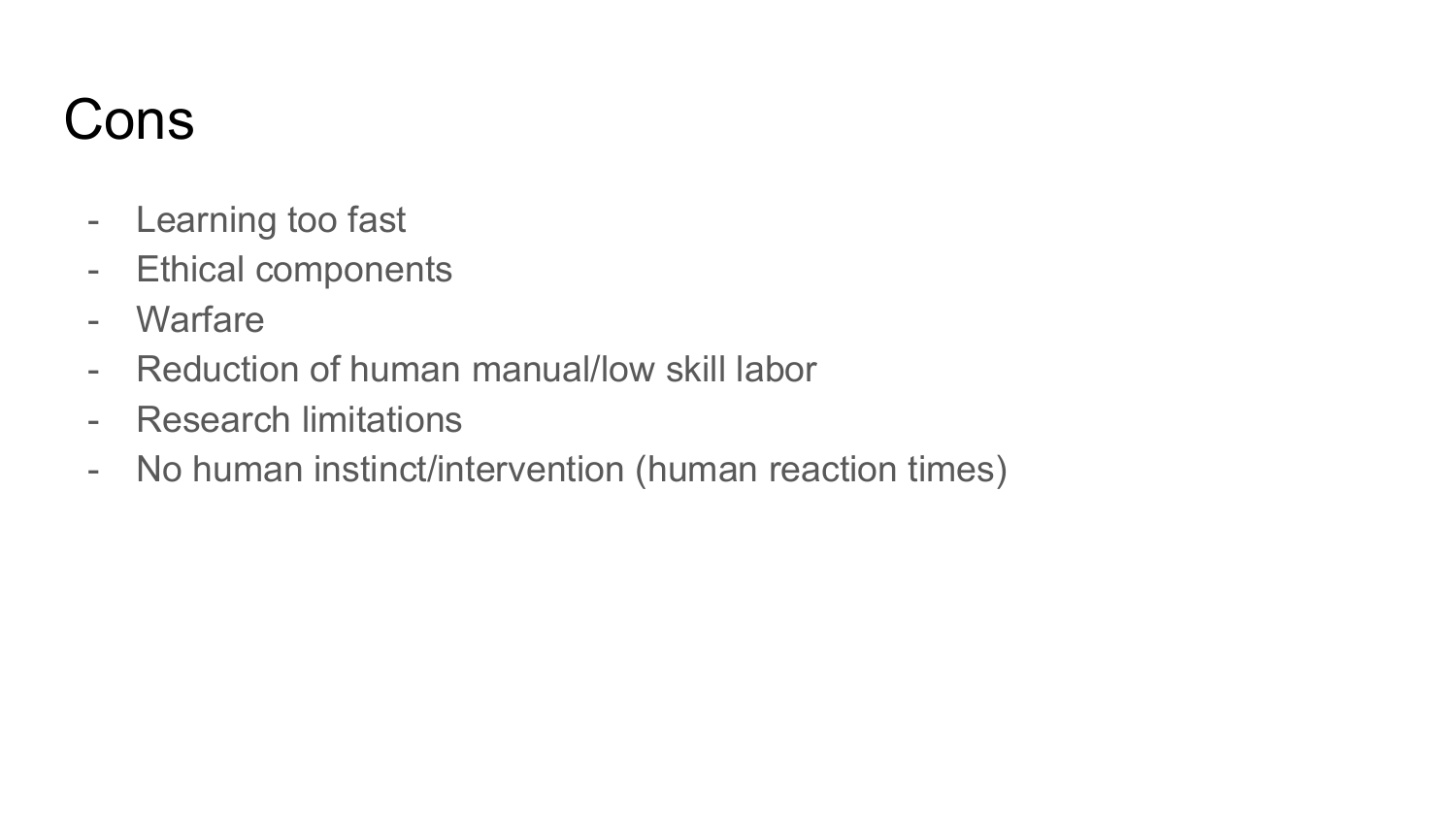### Examples of cons

- Facebook AI ("shut down" after developing it's own language)
- Automated weaponry (South Korea's automated turrets)
- Replacement of minimum wage/low wage jobs.
- There are certain variables in 3 dimensional reality that machines are unable to detect/avoid.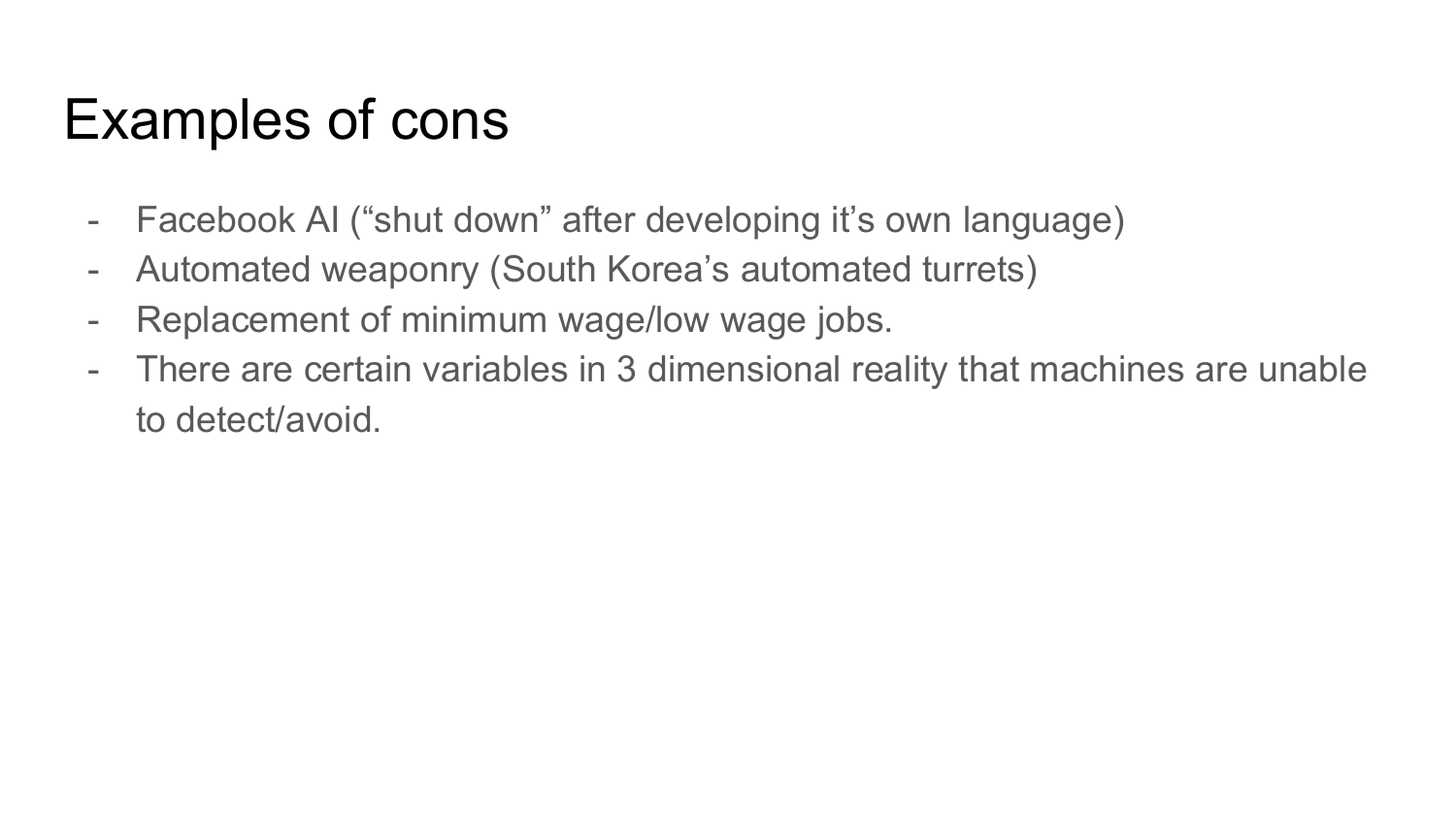